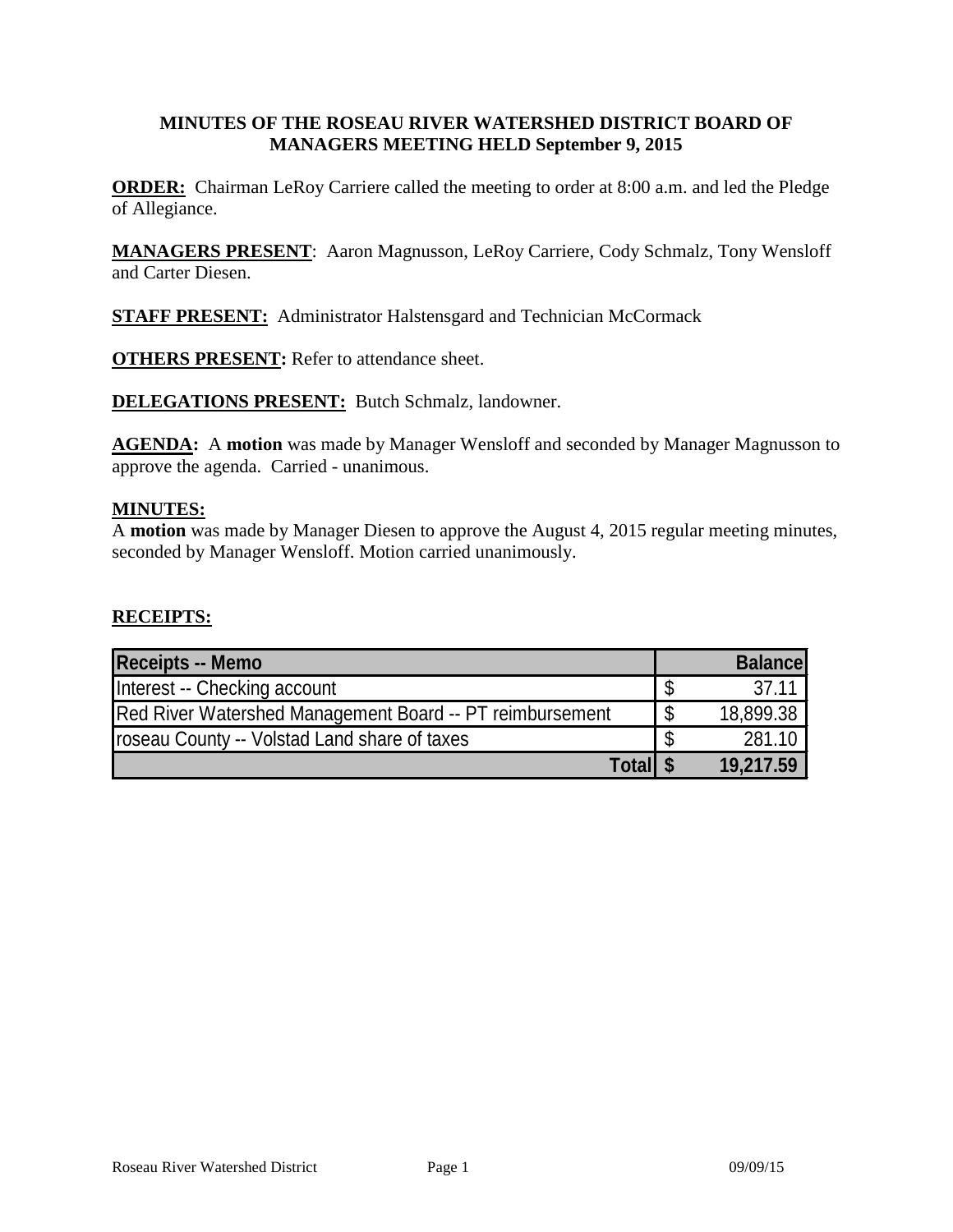| <b>Bills</b>                                            | <b>Amount</b>           |           |
|---------------------------------------------------------|-------------------------|-----------|
| Tracy Halstensgard -- wages                             | \$                      | 4,191.80  |
| Torin McCormack -- wages                                | \$                      | 4,386.80  |
| Tracy Halstensgard -- mileage and reimbursement         | $\overline{\$}$         | 599.73    |
| Torin McCormack -- mileage and reimbursement            | $\overline{\$}$         | 523.27    |
| LeRoy Carriere -- per diem & expenses                   | $\overline{\$}$         | 260.05    |
| Carter Diesen -- per diem & expenses                    | $\overline{\$}$         | 87.66     |
| Aaron Magnusson -- per diem & expenses                  | $\overline{\$}$         | 223.89    |
| Cody Schmalz -- per diem & expenses                     | $\overline{\$}$         | 247.78    |
| Tony Wensloff -- per diem & expenses                    | $\overline{\$}$         | 171.31    |
| Brady Castle -- wages, mileage & reimbursement          | $\overline{\$}$         | 1,264.14  |
| PERA -- employer / employee contribution                | $\overline{\$}$         | 1,440.06  |
| Internal Revenue Service -- withholding                 | $\overline{\$}$         | 3,694.07  |
| Sjobergs TV -- internet access                          | $\overline{\$}$         | 48.69     |
| Marco -- copier maintenance                             | $\overline{\$}$         | 51.62     |
| Minnesota Energy -- natural gas bill                    | $\overline{\$}$         | 48.09     |
| CenturyLink -- phone service                            | $\overline{\$}$         | 122.26    |
| City of Roseau -- utilities                             | $\overline{\$}$         | 225.61    |
| Houston Engineering -- Beltrami PTServices              | \$                      | 1,508.85  |
| HDR engineering -- invoices for 6/28/15 through 7/25/15 | $\overline{\mathbb{S}}$ | 21,468.69 |
| RRWMA - \$15,041.75; Lake Bottom - \$6,426.94           |                         |           |
| dot.com connection -- website maintenance               | $\overline{\$}$         | 30.00     |
| Deluxe -- checks                                        | $\overline{\$}$         | 219.33    |
| SuperOne Foods -- food for meetings and supplies        | $\overline{\$}$         | 118.01    |
| Cardmember Service -- out of town meeting expenses      | $\overline{\$}$         | 58.25     |
| Roger Berg -- mowing Hay Creek corridor                 | $\overline{\$}$         | 3,772.00  |
| Halverson Sand & Gravel -- CD 8 repair work             | \$                      | 3,975.00  |
| Scott's True Value -- supplies                          | $\overline{\$}$         | 85.04     |
| North Pine Services -- CD 8 brushing & logging          | $\overline{\$}$         | 5,012.25  |
| Veteran's Memorial -- new flag                          | $\overline{\$}$         | 35.00     |
| Subway -- meal for August PT meeting                    | $\overline{\$}$         | 78.02     |
| Postmaster -- stamps                                    | $\overline{\$}$         | 98.00     |
| Total <sup>S</sup>                                      |                         | 54,045.27 |

**BILLS:** A **motion** was made by Manager Magnusson to pay the normal monthly bills, seconded by Manager Wensloff. Motion carried unanimous.

**Delegations:** Mr. Schmalz will discuss his concerns with the board during the RRWMA discussion.

## **PERMITS:**

Technician McCormack discussed permit #15-17 (Gary Slater) and the fact that Mr. Slater is not the legal landowner. There was discussion on the work Mr. Slater hopes to complete. A **motion** was made by Manager Wensloff to deny the permit, seconded by Manager Schmalz. An application can be completed by the legal landowner for the work proposed. Motion carried unanimously.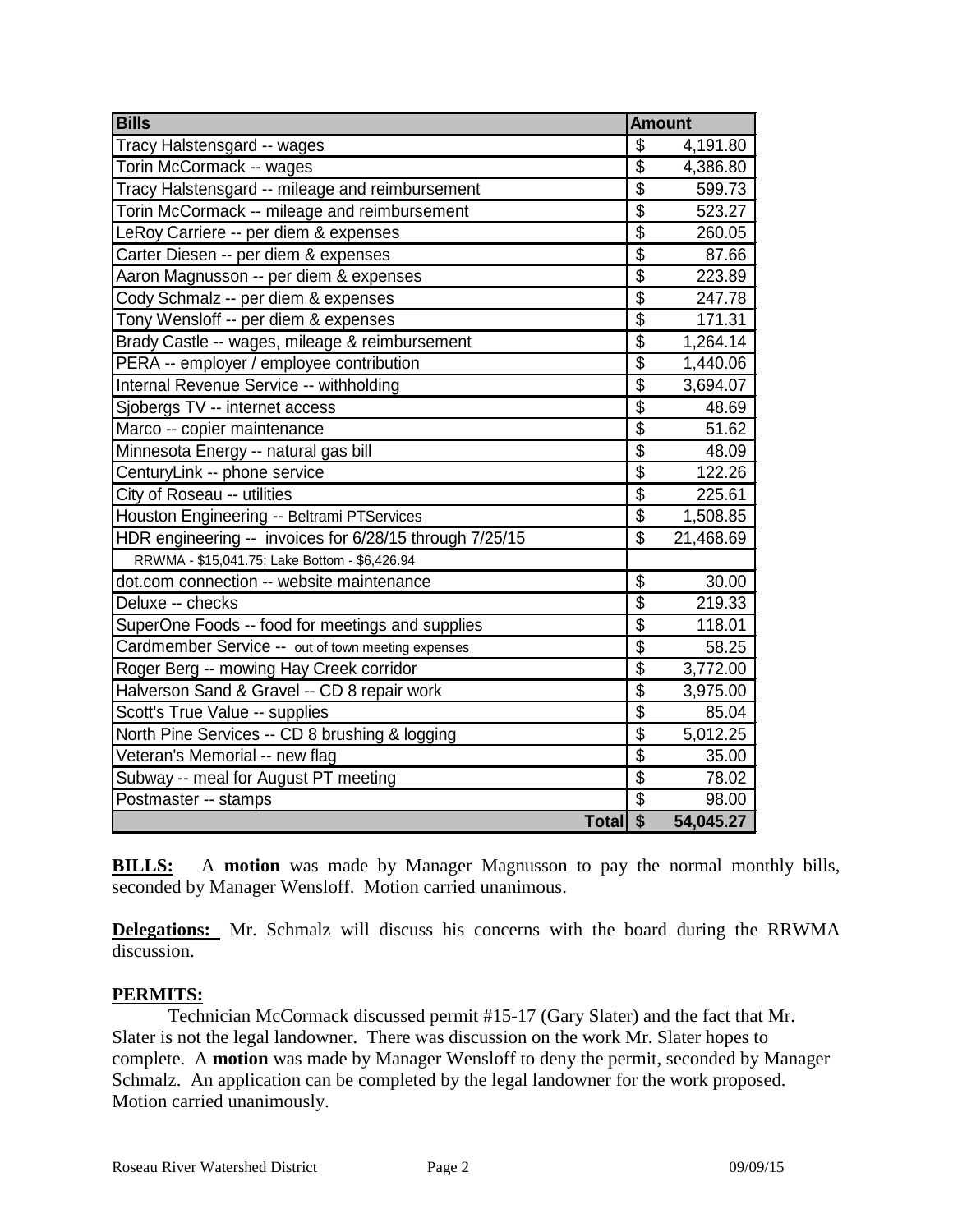Technician McCormack discussed permit #15-18 (Mike Jorgenson). Manager Magnusson made a **motion** to deny the permit due to possible negative downstream affects, seconded by Manager Wensloff. Motion carried unanimously.

Technician McCormack discussed permit #15-19 (Jadis Township). Manager Diesen made a **motion** to approve the permit, seconded by Manager Schmalz. Motion carried unanimously.

# **PROJECT REPORT:**

Beltrami: Administrator Halstensgard discussed a meeting with NRCS officials concerning the RCPP funding. The Beltrami project was authorized to move forward to a cooperative agreement between the RRWD and NRCS for funding.

Lake Bottom: This project did not qualify for funding due to the size of the subwatershed. This was not unexpected going into the meeting with NRCS. Administrator Halstensgard updated the board on the funding request to the LSOHC and the hearing that Administrator Halstensgard, Engineer Dalager and Randy Prachar attended in St. Paul. There was discussion on the goals of the project and project components moving forward. Survey work has begun for the project.

CD #8: Technician McCormack Discussed the brushing and spraying that has been completed and suggested additional logging and brushing at upstream portion of the system. A **motion** was made by Manager Magnusson to have the ditch right of way cleared of brush and debris as discussed, seconded by Manager Diesen. Motion carried unanimously. Technician McCormack discussed the grant application for BWSR CWF.

At 9:00 Chairman Carriere called for a motion to close the regular meeting and open the public hearing on the proposed 2016 budget. A **motion** was made by Manager Magnusson to close the regular meeting, seconded by Manager Schmalz. Motion carried unanimously. A **motion** was made by Manager Magnusson to open the public hearing, seconded by Manager Schmalz. Motion carried unanimously. Administrator Halstensgard discussed the process involved in determining the administrative and construction/RRWMB levies. There were no written or verbal comments. A **motion** was made by Manager Wensloff, seconded by Manger Schmalz to close the public hearing. Motion carried unanimously. A **motion** was made by Manager Magnusson, seconded by Manger Wensloff to open the regular meeting. Motion carried unanimously.

The Board discussed the RRWMB / Construction levy. A **motion** was made by Manager Magnusson and seconded by Manager Wensloff to levy an ad valor em tax in accordance with the provisions of Chapter 162, 1976 Session Laws and the provisions of the Joint Powers Agreement with the RRWMB. Motion carried unanimously.

The Board discussed the ditch levees. A **motion** was made by Manager Wensloff and seconded by Manager Diesen to levy the below stated amounts to each ditch system for the year 2016: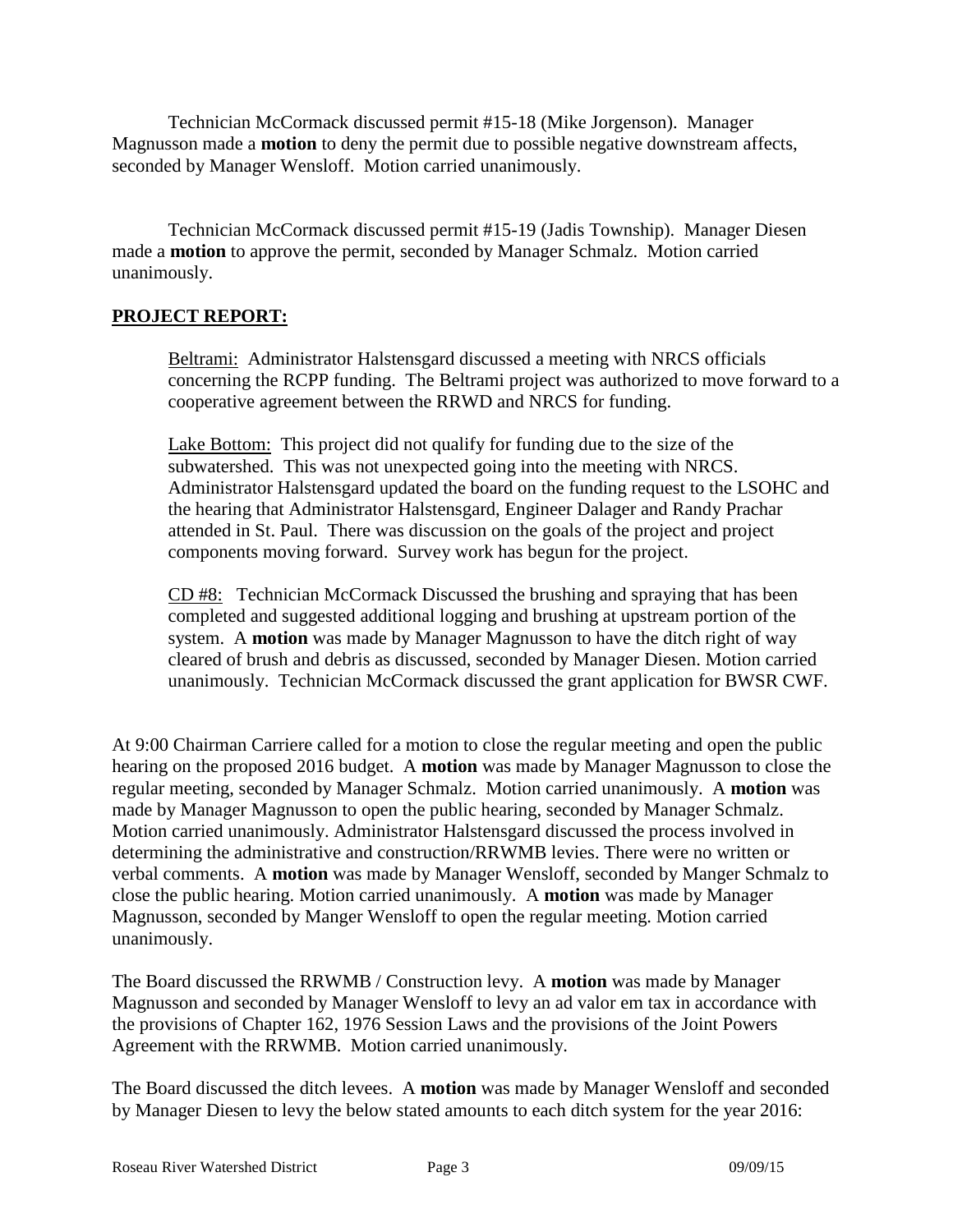- \$ 8,000.00 levy on WD#3 Ditch System
- \$ 8,000.00 levy on Ditch #8
- \$ 1,500.00 levy on Ditch #16
- \$ 2,500.00 levy on West Interceptor

A one percent assessment on redetermined benefits on State Ditch #51: approximate figures are as follows;

| Roseau County            |          | \$88,177.69 |
|--------------------------|----------|-------------|
| <b>Kittson County</b>    |          | \$1,155.02  |
| Marshall County          | SS.      | 641.92      |
| Beltrami County          | <b>S</b> | 899.65      |
| Lake of the Woods County | S.       | 648.60      |

Motion approved with all in favor.

The Board discussed the Administrative levy. A **motion** was made by Manager Magnusson and seconded by Manager Diesen to levy an ad valor em tax of .00048 (not et exceed \$250,000.00) pursuant to M.S.A. Section 112.61 Subdivision 3, of real estate and personal property in the RRWD for the general fund expenses and for the construction and maintenance of projects of common benefit to the RRWD. Motion carried unanimously.

Following discussion, a **motion** was made by Manager Wensloff seconded by Manager Magnusson to approve the proposed 2016 budget. Motion carried unanimously.

|     | <b>Administrative Budget:</b>       |       |                |
|-----|-------------------------------------|-------|----------------|
| -1. | Salaries and benefits               |       | \$120,000.00   |
| 2.  | Manager's per diem and expenses     |       | 10,000.00      |
| 3.  | Dues & conference registrations     |       | 2,500.00<br>\$ |
| 4.  | Engineering                         |       | 10,000.00      |
| 5.  | Legal & professional services       |       | 15,000.00      |
| 6.  | Real estate taxes                   |       | 10,000.00      |
| 7.  | Rent and Utilities                  |       | 6,000.00<br>\$ |
| 8.  | Insurance                           |       | \$<br>9,000.00 |
| 9.  | Telephone and internet              |       | \$<br>2,250.00 |
| 10. | Office supplies, postage & printing |       | 6,000.00<br>\$ |
| 11. | Capital Outlay                      |       | 13,000.00      |
| 12. | Stream gaging                       |       | 18,000.00      |
| 13. | RRWD projects / maintenance         |       | 28,250.00      |
|     |                                     | Total | \$250,000.00   |

**PROJECT REPORT** (Cont.): Administrator Halstensgard read aloud an email summary received from Engineer Nate Dalager (see attached). The Board was provided the current copy of the draft Operation and Maintenance Plan. Manager Schmalz requested that the Project Team meeting date be changed from September  $17<sup>th</sup>$  to sometime the following week. Administrator Halstensgard stated she would check into changing the date. There will be a special board meeting prior to the PT meeting. Butch Schmalz met with the board to discuss the RRWMA project. Mr. Schmalz stated that he has concerns with the 2500 and 2000 cfs stages stated in the operation plan. There was discussion on issues with Canadian government efforts to address flooding. Chairman Carriere responded to Mr. Schmalz's concerns. There was additional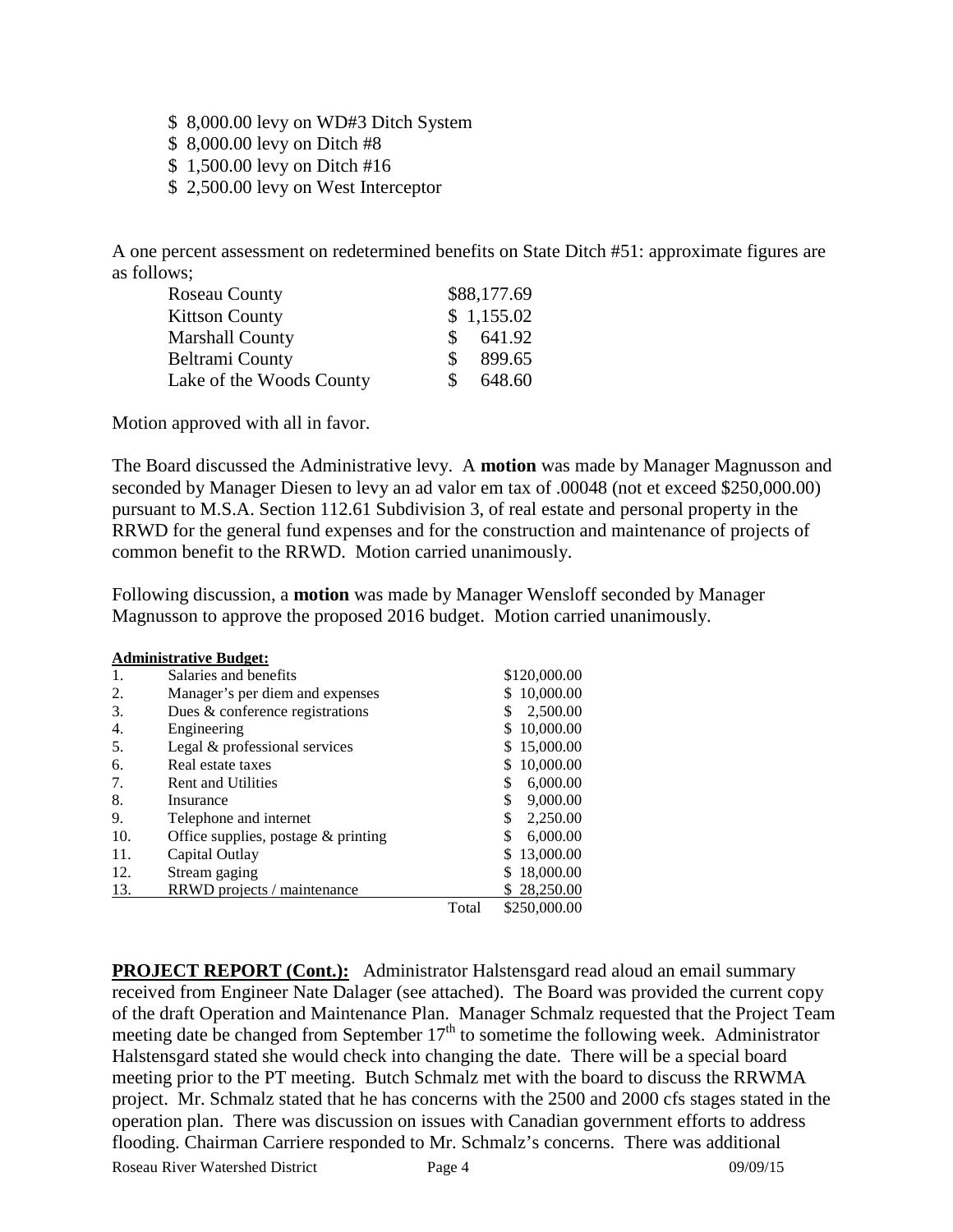discussion on the timing of the flood storage. Administrator Halstensgard stated that landowners will have an opportunity to state their opinion about the project at the public hearing in either written or oral comment form. Other concerns that Mr. Schmalz presented to the board included; timing of snow melt (snow melting faster off of agricultural land), ice jams on the river affecting operation of the project, gravel veins and groundwater table. Mr. Larder stated that landowners in the area had presented a petition to the Board listing the concerns of the landowners. He also stated his concerns with the portion of the river in Canada. Chairman Carriere spoke about working with the Red River Basin Commission (RRBC). Administrator Halstensgard spoke about the RRBC conference dates and website. Mr. Schmalz spoke about not getting paid to attend meetings. He also stated the project should not be built until something was done in Canada. Chairman Carriere asked for further comments, hearing none, stated we would be moving on with today's agenda. Chairman Carriere welcomed additional comments at the public hearing. Manager Magnusson made a **motion** to schedule the public hearing for 9:00 a.m. for October  $7<sup>th</sup>$ , seconded by Manager Schmalz. Motion carried unanimously.

# **RRWMB**:

Chairman Carriere updated the board on the following items:

- RRBC commission conference date
- MAWD conference

# **ADMINISTRATIVE REPORT:**

- BWSR Academy the board authorize Administrator Halstensgard and Technician McCormack to attend the Academy
- Project Readiness form committee update
- Communications Committee meeting March Conference planning
- Update on City of Roseau stream gauge cost share

# **TECHNICIAN REPORT:**

- Hay Creek / Norland operation and haying/mowing/weed management update
- RRWMA mitigation
- PTMApp and Clean Water Fund applications
- Hay Creek wash out repair Technician McCormack will have a plan and quotes for next meeting
- Access to Norland southwest outlet—The Board directed Technician McCormack to get input and what needs to be done to make the road passable.
- Palmville access road
- Request to survey lateral 3 of WD 3 A **motion** was made by Manager Magnusson to have HDR complete a ditch profile, seconded by Manager Wensloff. Motion carried unanimously.
- CR 112 and Jorgenson ditch update
- Rick Solberg permit compliance

# **NEW BUSINESS:**

The board discussed the options to petition the County for repair on the Ditch 18 system. There is concern that the ditch is not functioning properly and interfering with the outlet ability of the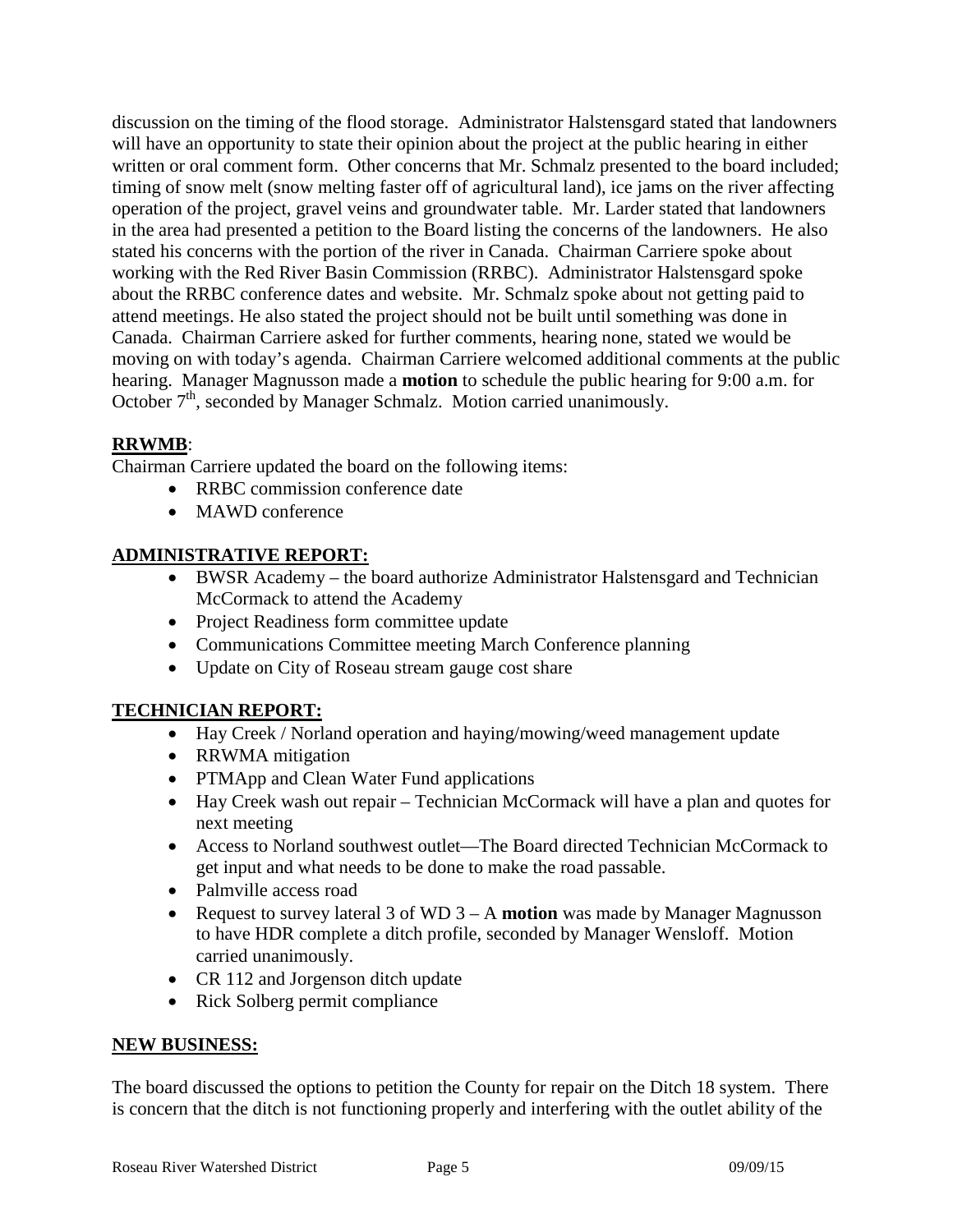Norland project (southwest outlet). The Board authorized staff to move forward with investigating petition options.

There was discussion on setting the public hearings for work requested in Ditch 16 and CD 8. Staff will further review and select a hearing date.

There was a brief discussion on applying for RCPP funding for the Big Swamp sub-watershed.

# **OLD BUSINESS:**

There was no new business for this meeting.

## **OTHER ITEMS:**

A **motion** was made by Manager Diesen and seconded by Manager Magnusson to approve the vouchers as read by Manager Magnusson. Motion carried unanimously.

After a **motion** by Manager Wensloff and second by Manager Schmalz, the meeting was adjourned at 11:10 a.m.

Respectfully submitted,

Cody Schmalz, Secretary Tracy Halstensgard, Administrator

\_\_\_\_\_\_\_\_\_\_\_\_\_\_\_\_\_\_\_\_\_\_\_\_\_\_\_\_\_\_\_\_\_\_\_